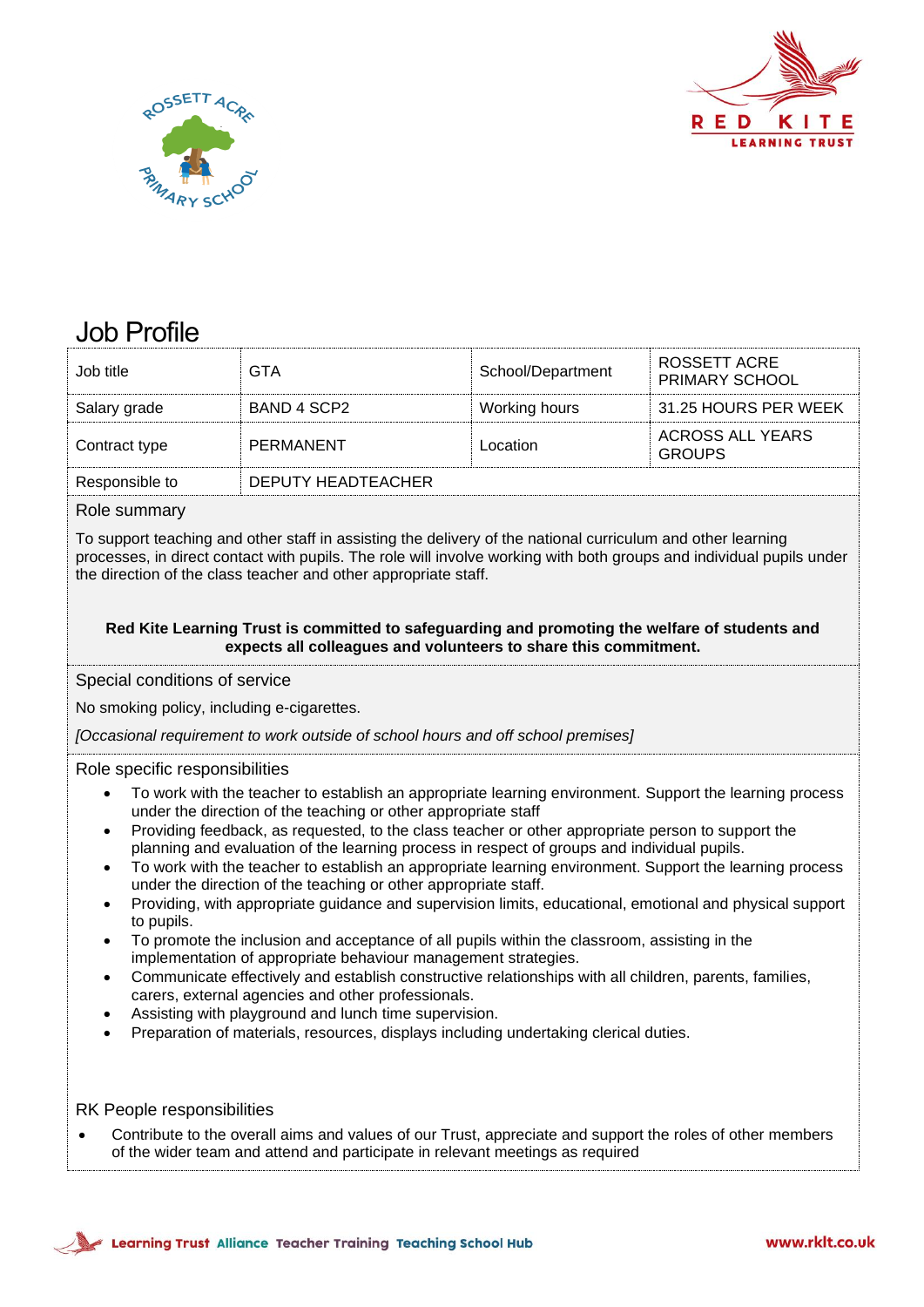- Comply with all Trust policies and procedures including child protection, health, safety, welfare, security, confidentiality and data protection, reporting any concerns to the appropriate person
- Contribute to ensuring safeguarding procedures are in place and used effectively at all times

The role holder must demonstrate a flexible approach to the delivery of the role. Consequently, the role holder may be required to perform work not specifically identified in the job profile but which is in line with the general scope, grade and responsibilities of the role.

### Red Kite Mission, Values & Leadership Expectations

#### Our Trust Mission

Nurturing ambition, delivering excellence and enriching children's lives

#### Our Trust Values

**Collaboration:** we pull together to get the best outcomes for every child in every school, working with professional generosity and openness for the common good. We share joy in our achievements – personal and collective

**Integrity:** we put ethical leadership and excellent governance at the heart of our Trust, serving our schools and communities with fairness, honesty and transparency and a hunger for social justice

**Respect:** we champion equity, equality and diversity. We treat our staff, children and families and partners with respect and kindness – modelling our values and wanting the very best for each other

#### Our Trust Leadership Expectations

**Coach your Team:** our leaders use coaching principles to support their teams to be self-aware, grow and work collaboratively

**Lead with Respect:** our ethical leaders lead with trust, integrity and show appreciation. Wellbeing and fairness are shared priorities

**Challenge for Excellence:** our leaders challenge themselves and their teams to continually grow in their role and towards their aspirations. They support an innovative approach where colleagues are encouraged to try new approaches with the aim of improvement

## People Profile

| <b>Aptitudes and Characteristics</b>                                                                                      | Essential    | Desirable |
|---------------------------------------------------------------------------------------------------------------------------|--------------|-----------|
| Ability to work flexibly and collaboratively as part of a team as well as on own                                          | ✓            |           |
| Ability to communicate and influence effectively with colleagues at all levels                                            | $\checkmark$ |           |
| A commitment to our mission and values demonstrated by current practice                                                   | ✓            |           |
| Working in a classroom environment or appropriate experience working with<br>children in an education setting             | ✓            |           |
| Have an enthusiasm for and an active interest in children's learning and play                                             | ✓            |           |
| Ability to adopt confidentiality, discretion and judgement, communicating<br>effectively with staff, students and parents | ✓            |           |
| An understanding of the strategies that can be used to reduce the barriers to<br>learning                                 | ✓            |           |
| Willingness to undertake training                                                                                         | $\checkmark$ |           |
| Ability to manage pupil behaviour in a supportive and effective manner.                                                   | ✓            |           |
| Understanding of individual children and young peoples' needs.                                                            | ✓            |           |
| Qualifications, Knowledge and Experience                                                                                  | Essential    | Desirable |
|                                                                                                                           |              |           |